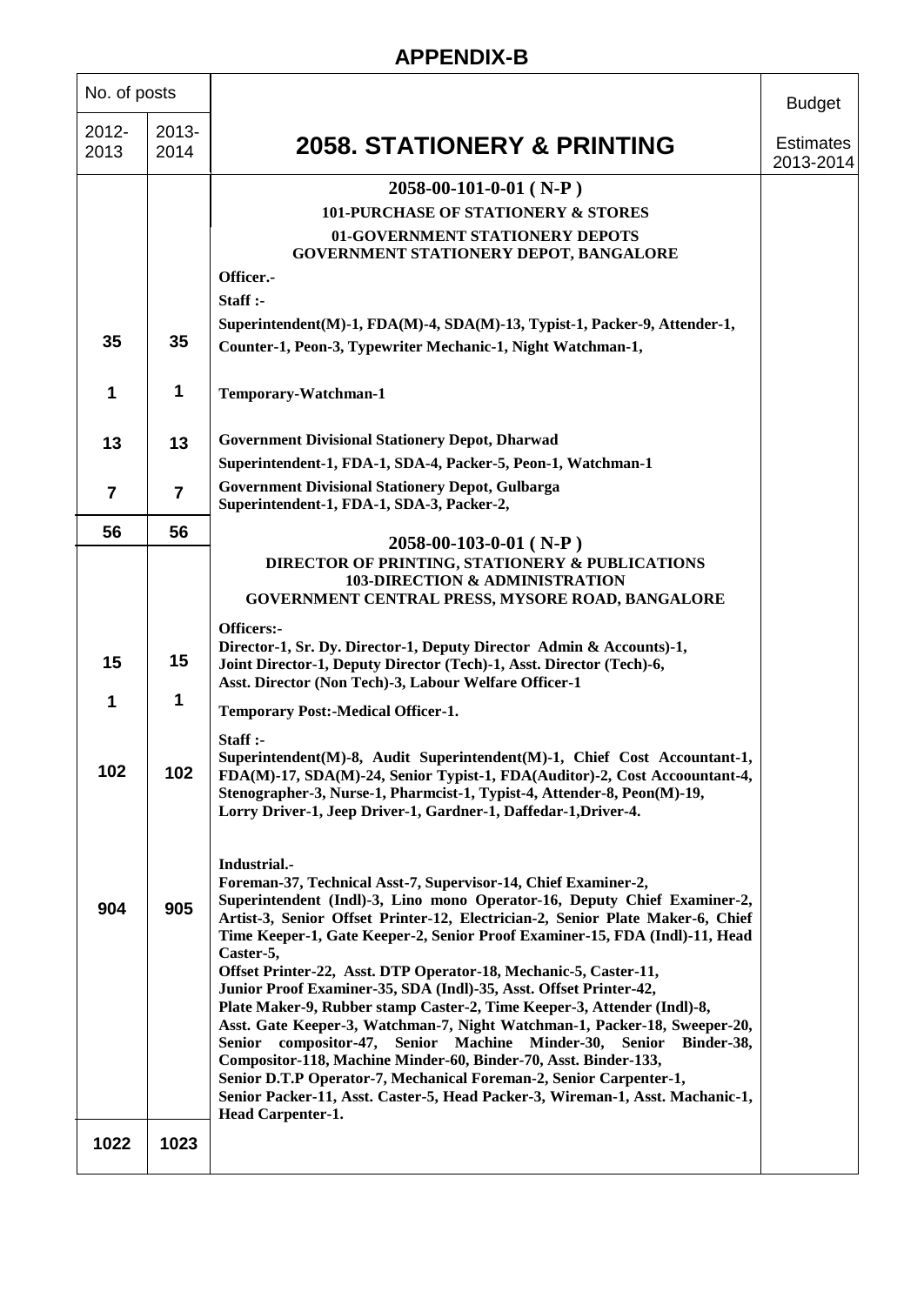| No. of posts     |               |                                                                                                                                                                                                                                                                                                | <b>Budget</b>                 |
|------------------|---------------|------------------------------------------------------------------------------------------------------------------------------------------------------------------------------------------------------------------------------------------------------------------------------------------------|-------------------------------|
| $2012 -$<br>2013 | 2013-<br>2014 | <b>2058. STATIONERY &amp; PRINTING</b>                                                                                                                                                                                                                                                         | <b>Estimates</b><br>2013-2014 |
|                  |               | GOVERNMENT PRESS, VIDHANA SOUDHA UNIT, BANGALORE                                                                                                                                                                                                                                               |                               |
| 3                | 4             | Officer.-<br>Joint Director-1, Asst. Director (Tech)-2, Asst. Director (Non-Tech)-1.                                                                                                                                                                                                           |                               |
| 12               | 12            | Staff:<br>Superintendent(M)-1, FDA(M)-2, SDA--4, Attender(M)-1, Peon(M)-2,<br>FDA (Auditor) 1, Senior Typist-1.<br>Industrial.-                                                                                                                                                                |                               |
|                  |               | Supervisor-2, Foreman-2, Lino Mono Operator-4, Artist-1, Technical Asst.-1,<br>Senior Plate Maker-1, Head Packer-1, Offset Printer-8, Head Caster-2,<br>Junior Proof Examiner-3, SDA (Indl)-2, Asst. Offset Printer-10, Time Keeper-1,<br>Sweeper-2, Packer-4, Senior Compositor-5, Binder-38, |                               |
| 228              | 228           | Senior Machine Minder-5, Machine Minder-42, Compositor-38,<br>Senior Binder-6, Asst. Binder-38, Mechanic-1, Watchman-1, Caster-3,<br>Asst. Caster-5, Gate Keeper-1, Attender-1                                                                                                                 |                               |
| 243              | 244           | <b>GOVERNMENT DIVISIONAL PRESS, DHARWAD</b>                                                                                                                                                                                                                                                    |                               |
|                  |               | Officers:-                                                                                                                                                                                                                                                                                     |                               |
| 3                | $\mathbf{3}$  | Deputy Director (Tech)-1, Asst. Director (Tech)-1, Asst. Director (Non-Tech)-1.                                                                                                                                                                                                                |                               |
| 12               | 12            | Staff:<br>Superintendent(M)-1, FDA(M)-3, SDA(M)-4, Typist-1, Cost Accountant-1,<br>Peon-2.                                                                                                                                                                                                     |                               |
|                  |               | Industrial :-                                                                                                                                                                                                                                                                                  |                               |
|                  |               | Supervisor-2, Foreman-3, Senior Proof Examiner-2, Junior Proof Examiner-1,<br>Suptd. (Indl)-1, FDA-1, SDA-4, Technical Asst.-2, Attender-2, Packer-4,<br>Counter-1, Time keeper-2, Night Watchman-3, Sweeper-1,                                                                                |                               |
| 201              | 201           | Mono Caster-1, Asst. Caster-1, Wireman-1, Artist-1, Senior Plate Maker-2,<br>Offset Printer-5, Asst. Offset Printers-38, Asst. DTP Operator-6,<br>Senior Compositor-4, Compositor-6, Senior Machine Minder-4,<br>Machine Minder-9, Senior Binder-4, Binder-11, Asst. Binder-68, Mechanic-1,    |                               |
| 216              | 216           | Asst. Mechanic-1, Fitter-1, Asst. Plate Maker-6, Gate keeper-1,<br><b>Mechanical Foreman-1.</b>                                                                                                                                                                                                |                               |
|                  |               | <b>GOVERNMENT DIVISIONAL PRESS, GULBARGA</b>                                                                                                                                                                                                                                                   |                               |
|                  |               | Officers.-                                                                                                                                                                                                                                                                                     |                               |
| 3                | $\mathbf{3}$  | Deputy Director (Tech)-1, Asst. Director (Non-Tech)-1, Asst. Director (Tech)-1                                                                                                                                                                                                                 |                               |
|                  |               | Staff.-                                                                                                                                                                                                                                                                                        |                               |
| 12               | 12            | Superintendent(M)-1, FDA(M)-2, SDA(M)-5, Typist-1, Cost Accountant-1<br>Peon-2                                                                                                                                                                                                                 |                               |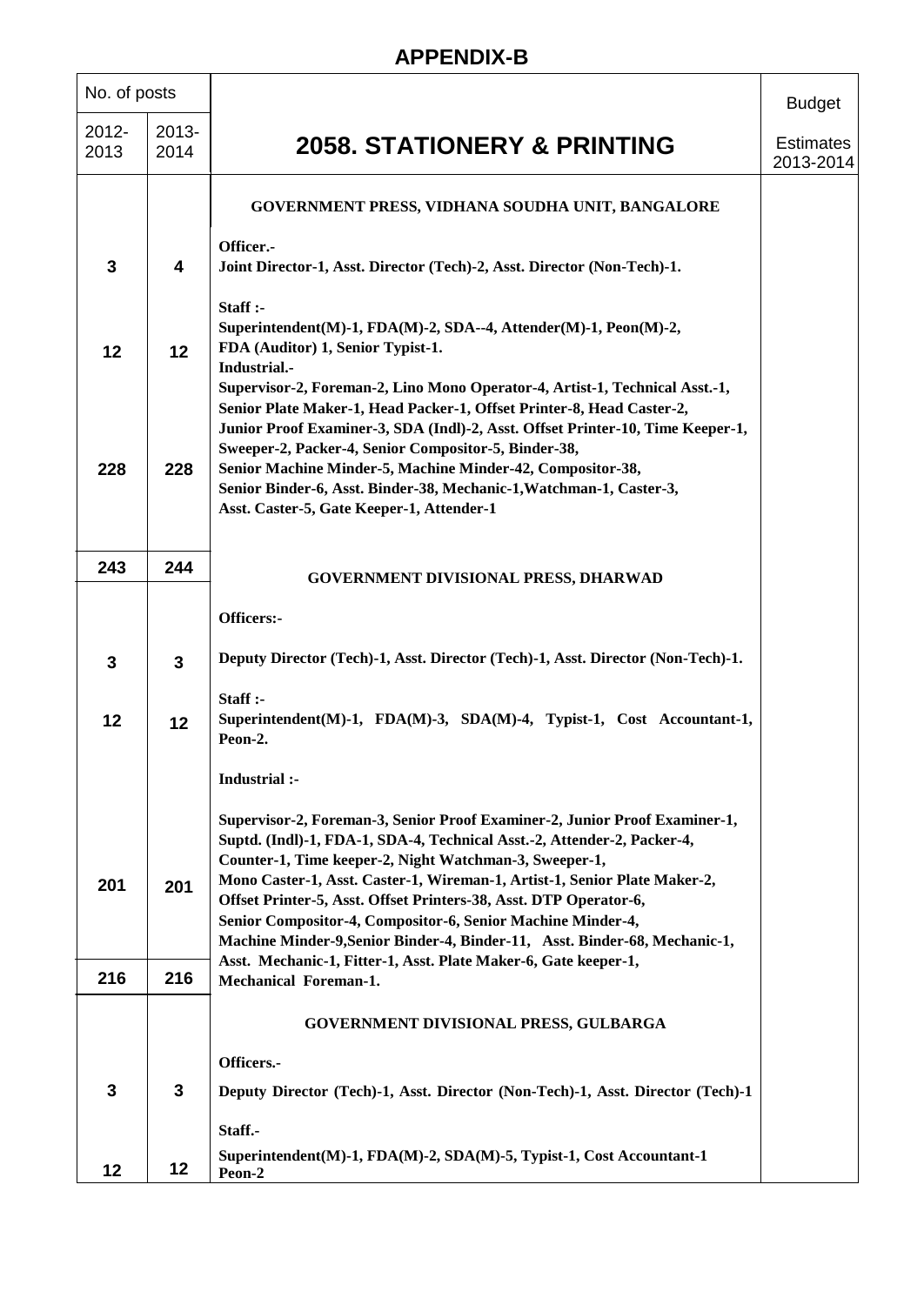| No. of posts     |                  |                                                                                                                                                                                                                                                                                                                                                                                                                                                                                                                                                                                                                                                                  | <b>Budget</b>                 |
|------------------|------------------|------------------------------------------------------------------------------------------------------------------------------------------------------------------------------------------------------------------------------------------------------------------------------------------------------------------------------------------------------------------------------------------------------------------------------------------------------------------------------------------------------------------------------------------------------------------------------------------------------------------------------------------------------------------|-------------------------------|
| $2012 -$<br>2013 | $2013 -$<br>2014 | <b>2058. STATIONERY &amp; PRINTING</b>                                                                                                                                                                                                                                                                                                                                                                                                                                                                                                                                                                                                                           | <b>Estimates</b><br>2013-2014 |
| 171              | 171              | Industrial.-<br>Supervisor-2, Foreman-3, Technical Asst.-2,<br>Senior Proof Examiner-2, Junior Proof Examiner-1, Superintendent (Indl)-1,<br>FDA-1, SDA-4, Attender-2, Counter-1, Mono Caster-1, Asst Caster-1,<br>Time Keeper-2, Gate Keeper-1, Asst. DTP operator-6, Asst. Gatekeeper-2,<br>Night Watchman-2, Wireman-1, Senior Plate maker-2, Offset Printer-5<br><b>Offset</b><br>Printer-19,<br>Mechanic-1,<br>Asst.<br>Sweeper-3,<br>Packer-6,<br>Senior Compositor-3, Compositor-10, Senior Machine Minder-4,<br>Machine Minder-7, Senior Binder-4, Binder-11, Asst. Binder-55, Plate maker-1,<br>Artist-1, Assistant Plate maker-3, Lino mono Operator-1 |                               |
| 186              | 186              | <b>GOVERNMENT BRANCH PRESS, MADIKERI</b>                                                                                                                                                                                                                                                                                                                                                                                                                                                                                                                                                                                                                         |                               |
| 1                | $\mathbf 0$      | Officers.-                                                                                                                                                                                                                                                                                                                                                                                                                                                                                                                                                                                                                                                       |                               |
|                  |                  | Staff.-                                                                                                                                                                                                                                                                                                                                                                                                                                                                                                                                                                                                                                                          |                               |
| $6\phantom{1}6$  | 6                | Superintendent-1, FDA-1, Typist-1, Attender-2, Peon-1.                                                                                                                                                                                                                                                                                                                                                                                                                                                                                                                                                                                                           |                               |
| 42               | 15               | Industrial.-                                                                                                                                                                                                                                                                                                                                                                                                                                                                                                                                                                                                                                                     |                               |
|                  |                  | Foreman-2, SDA (Indl)-2FDA (I)-1, Junior Proof Examiner-1, Senior Binder-1,                                                                                                                                                                                                                                                                                                                                                                                                                                                                                                                                                                                      |                               |
| 49               | 21               | Binder-1, Packer-5, Watchman-1, Sweeper-1.                                                                                                                                                                                                                                                                                                                                                                                                                                                                                                                                                                                                                       |                               |
|                  |                  | GOVERNMENT SECURITY PRESS, PEENYA I STAGE, TUMKUR<br><b>ROAD, BENGALURU</b><br>Officers.-                                                                                                                                                                                                                                                                                                                                                                                                                                                                                                                                                                        |                               |
| 3                | $\mathbf{3}$     | Deputy Director-1, Asst. Director (Tech)-1, Asst. Director (Non-Tech)-1                                                                                                                                                                                                                                                                                                                                                                                                                                                                                                                                                                                          |                               |
| 14               | 14               | Staff.-<br>Superintendent-1, FDA-2, SDA-6, Typist-1, Peon-3, Attender-1.                                                                                                                                                                                                                                                                                                                                                                                                                                                                                                                                                                                         |                               |
|                  |                  | Industrial.-                                                                                                                                                                                                                                                                                                                                                                                                                                                                                                                                                                                                                                                     |                               |
|                  |                  | Supervisor-1, Foreman-4, Senior Packer-1, Senior Proof Examiner-2, Artist-1,                                                                                                                                                                                                                                                                                                                                                                                                                                                                                                                                                                                     |                               |
|                  |                  | Electrician-1 Offset Printer-2 Asst. Offset Printer-8 Junior Proof Examiner-9,<br>SDA-4, Asst. DTP Operator-4, Plate maker-1,                                                                                                                                                                                                                                                                                                                                                                                                                                                                                                                                    |                               |
| 85               | 85               | Sr. Binder-1, Binder-13, Asst, Binder-20. Watchman-1, Wireman-1, Packer-6,<br>Mechanic-1, Fitter-1, Asst. Mechanic-1, Sweeper-2                                                                                                                                                                                                                                                                                                                                                                                                                                                                                                                                  |                               |
| 102              | 102              |                                                                                                                                                                                                                                                                                                                                                                                                                                                                                                                                                                                                                                                                  |                               |
|                  |                  | <b>GOVERNMENT DISTRICT PRESS, SHIMOGA</b><br>Officers.-                                                                                                                                                                                                                                                                                                                                                                                                                                                                                                                                                                                                          |                               |
| 1                | 1                | Asst. Director (Tech) -1                                                                                                                                                                                                                                                                                                                                                                                                                                                                                                                                                                                                                                         |                               |
| $\overline{7}$   | $\overline{7}$   | Staff.-<br>Superintendent (M1) -1, FDA (M1)-2, SDA(M1)-2, Peon-2<br>Industrial.-                                                                                                                                                                                                                                                                                                                                                                                                                                                                                                                                                                                 |                               |
| 44               | 44               | Superivsor-1, Foreman-2, FDA(Indl)-1, Senior Proof Examiner-2,<br>Asst. Offset Printer-10, Senior Binder-2, Asst. DTP Operator-2, Asst. Binder-10,<br>SDA (Indl)-3, Sweeper-1, Packer-3, Machine Minder-2, Binder-1, Compositor-2,<br><b>AsstPlate Maker - 2</b>                                                                                                                                                                                                                                                                                                                                                                                                 |                               |
| 52               | 52               |                                                                                                                                                                                                                                                                                                                                                                                                                                                                                                                                                                                                                                                                  |                               |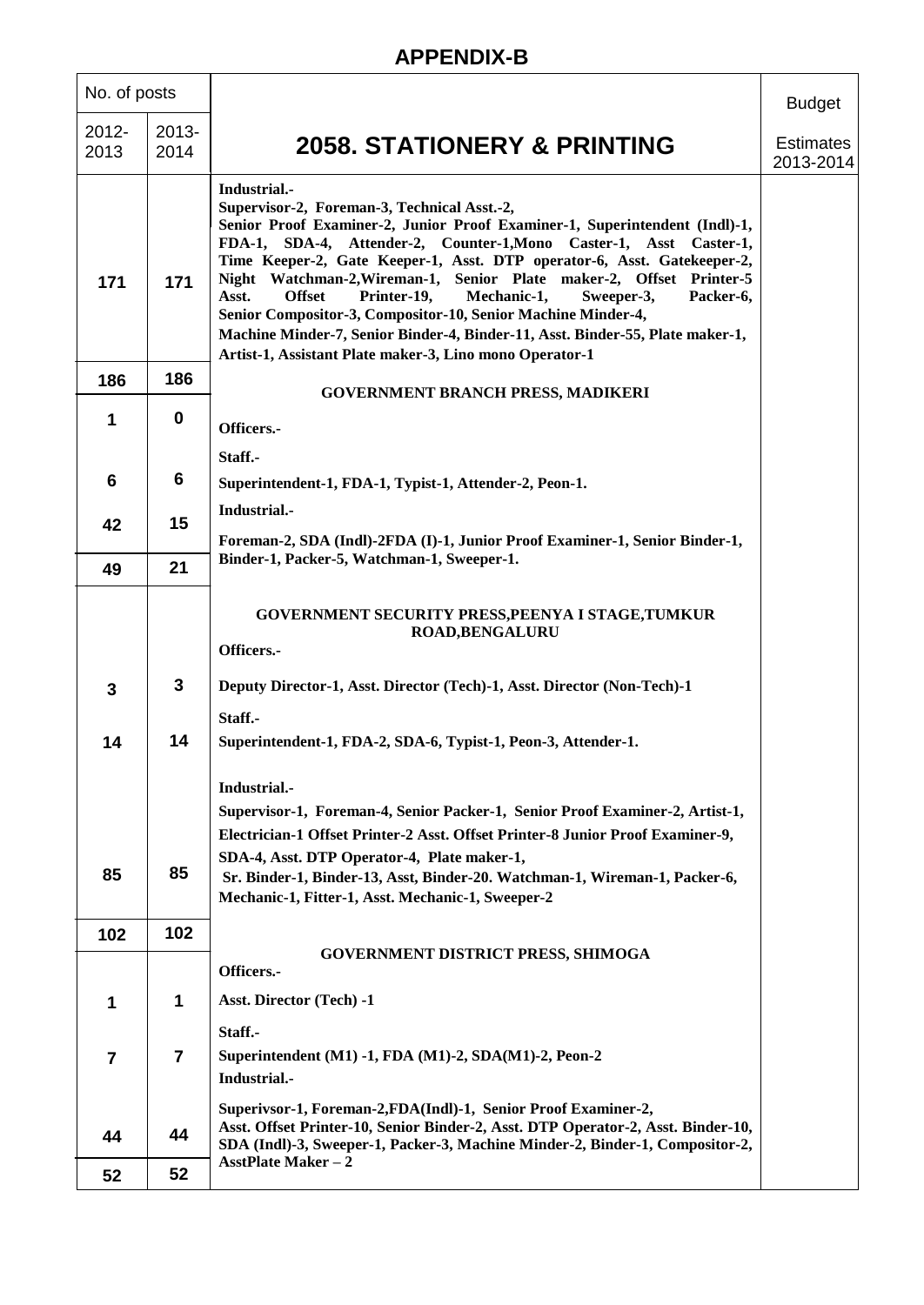#### No. of posts **2058. STATIONERY & PRINTING Budget Estimates** 2013-2014 2012- 2013 2013- 2014 **8 455 463 2 6 6 6 20 8 455 463 2 6 6 6 20 GOVERNMENT DIVISIONAL PRESS, MYSORE Officers:- Permanent- Deputy Director-1, Assistant Director (Tech)-2, Assistant Accounts Director Non-Tech-1, Accounts Officer-1, Accounts Superintendent-3 Staff I Dn. Clerks-9, II Clerks-8, Typist-1, Senior Cost Accountant-1, Cost Accountant-1, Supervisors-4, Foremen-10, Deputy Chief Examiner-1, SeniorProof Examiner-1, Office Superintendent-3, Computer-5, Chief Cost Accountant-1, Stenographer-1, Artist-5, Electrician-2, Proof Examiner-5, Proof Reader-10, Chief Time keeper-1, Mechanic-1, Progress Recorder-4, Dispatchers-5, Process Camera Operator-1, Asst. Process Camera Operator-1, Asst. Etcher-2, Engraver & Mounter-2, Sanskrit Proof Examiner-1, Type Caster-1, Sr. Compositor-10, Compositor-48, SeniorMachine Minder-12, Machine Minder-20, Binders-45, Counters-7, Packers-8, Asst. Machine Binder-2, Gate Keepers-2, Furnace Attenders-2, Peons-7, Auditors-2, Graduate Proof Examiner-1, Sr. Binder-14, Time Keepers-3, Super Type Caster-2, Driver-1, Cleaner-1, Welder-2, Lathe Attendants-2, Fitters-1, Sr. Offset Machine Minders-11, Offset Machine Minder-13, Jr. Offset Machine Minder-15, Paper & Forms Carrier-10, Offset Plate Grinder-4, Wire Stiching Operator-1, Folding Machine Operator-1, Asst. Folding Machine Operator-1, Cutting Machine Operator-1, Daffedar-1, Sweeper-cum-Scawengers-11, Watchmen-6, Jr. Binders Offset-16, Mechanical Overseer-1, Packers-2, Folding Machine Operator-4, Sewing Machine Operator-4, Jr. Binder-71, Caligrapher-1, Store Keeper (II D.N)-1 , Sweeper-1 PLAN POSTS (NON-PLAN) 2058-00-103--0-01 (Committed) Introduction of one more shift in Government Central Press Bangalore & Government Divisional Press at Dharwad and Gulbarga GOVERNMENT CENTRAL PRESS, BANGALOER-59 Officers.- Asst. Director (Non-Tech.) -1, Asst. Director (Tech.)-1 Staff.- Asst. DTP Operator-6 GOVERNMENT DIVISIONAL PRESS, DHARWAD Staff :- Senior Offset Printer-3, Senior Binder-3 GOVERNMENT DIVISIONAL PRESS, GULBARGA Staff :- Senior Offset Printer-3, Senior Binder-3**